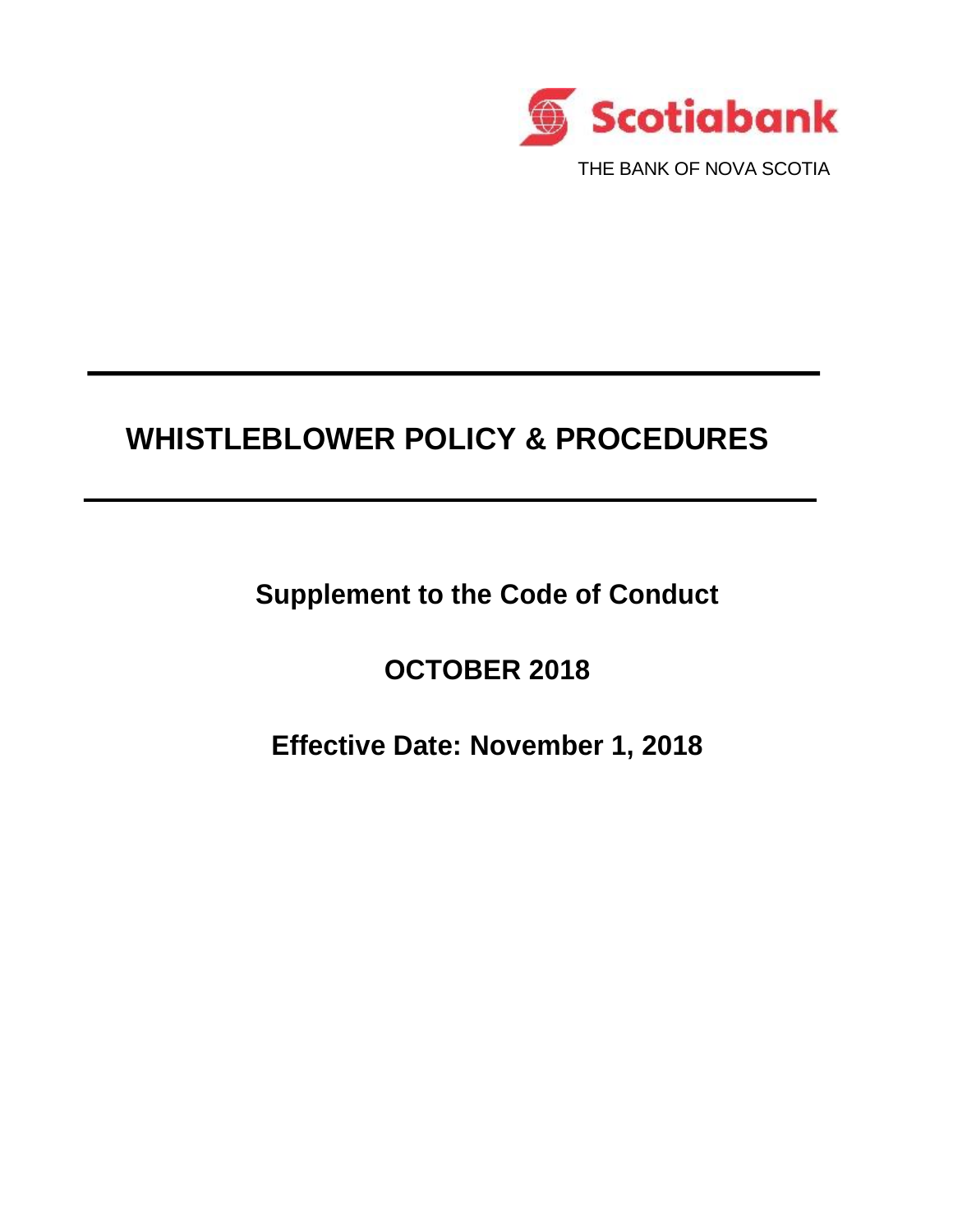## **TABLE OF CONTENTS**

| 6.1<br>6.2<br>6.3<br>6.4<br>6.5<br>6.6 |  |
|----------------------------------------|--|
| 7.1<br>7.2<br>7.3                      |  |
|                                        |  |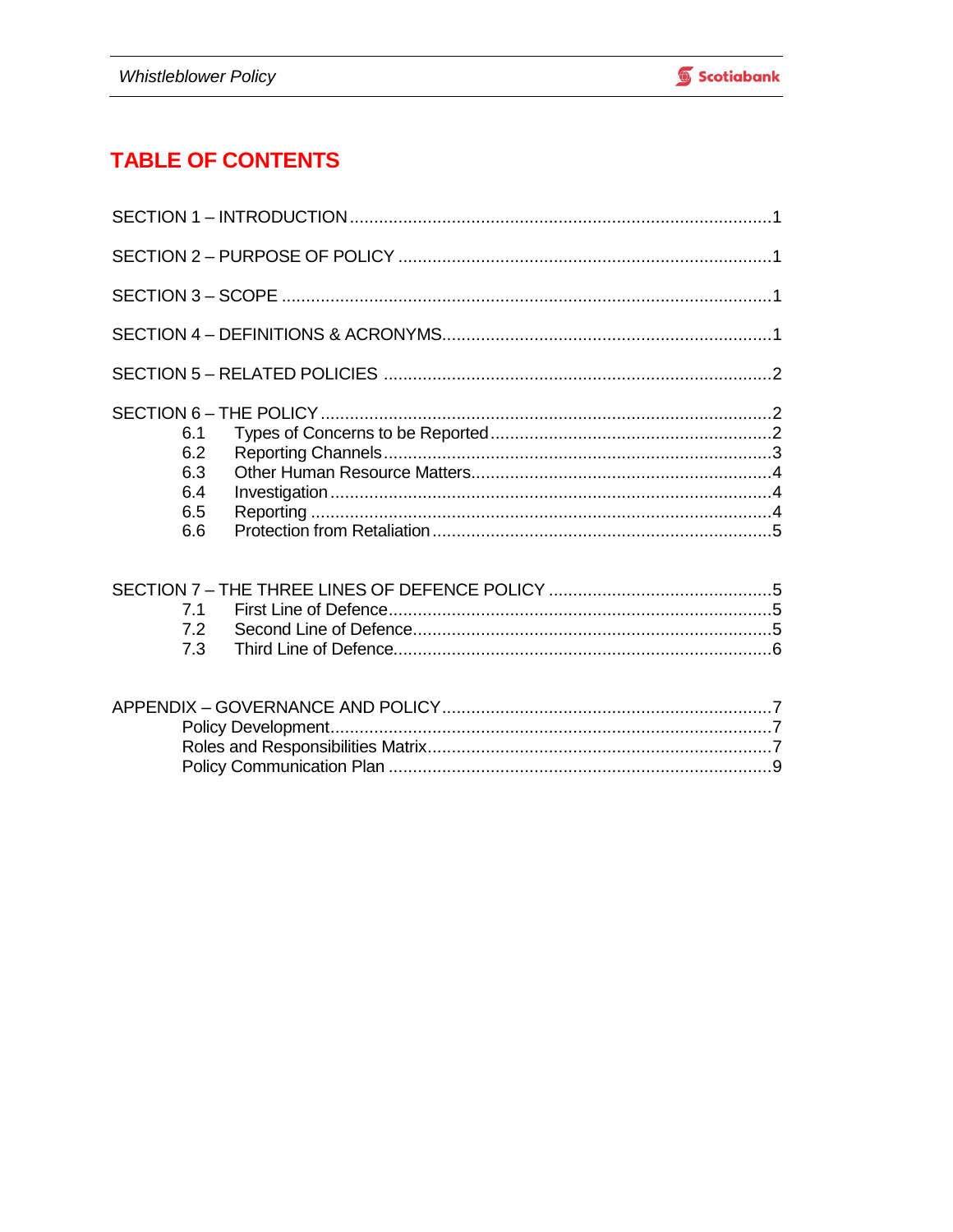### **SECTION 1 - INTRODUCTION**

The Scotiabank [Code of Conduct](http://scotiabanklive.cs.bns/docs/DOC-196602) (the "Code") describes the standards of conduct required of employees<sup>1</sup>, directors and officers of Scotiabank and its global subsidiaries (the Bank). The Bank's reputation for honesty and integrity is reflected in the way it conducts business. It is also reflected in the integrity of the Bank's financial reporting.

The Whistleblower Policy (the Policy) is a supplement to the Code of Conduct.

### **SECTION 2 – PURPOSE OF POLICY**

The Policy is designed as a control to safeguard the integrity of Scotiabank's financial reporting, its business dealings and to support adherence to the Code. The "Raise a Concern Policy" describes the different channels in which someone can report concerns related to misconduct. The Whistleblower channel provides a reporter the opportunity to formally raise a concern anonymously related to: financial reporting; suspected fraudulent activity; breaches of the code, other compliance policies, laws, and regulations; or retaliation against an individual who reports a concern.

The Code requires all employees, directors and officers to report concerns, including incidents of retaliation against someone raising concerns in good faith. It is in the interest of all stakeholders of the Bank that such concerns be reported so that they can be appropriately addressed. The purpose of the Policy is to provide information on reporting concerns as part of the Whistleblower process. Reporting can be done confidentially through a number of channels, including an independent third party hotline/website that allows for anonymous reporting.

### **SECTION 3 - SCOPE**

 $\overline{a}$ 

The Policy applies to all employees, directors and officers of the Bank and to any concern identified by external persons. This includes the responsibility to report concerns through the reporting channels in Section 4.2 and the protection against retaliation for reports made in good faith in Section 4.3.

### **SECTION 4 - DEFINITIONS & ACRONYMS**

**4.1 Whistleblower -** Any individual who informs on another or discloses concerns with respect to the areas noted in Section 6.1 of this Policy through any of the channels noted in section 6.2 and identifies themselves as a Whistleblower.

**4.2 Whistleblower Program -** The program provides a confidential mechanism for

<sup>&</sup>lt;sup>1</sup>For the purpose of this policy, the terms "The Bank of Nova Scotia", "Bank", "Scotiabank", "employees" and "subsidiaries" have the same meaning as in the Scotiabank Code of Conduct.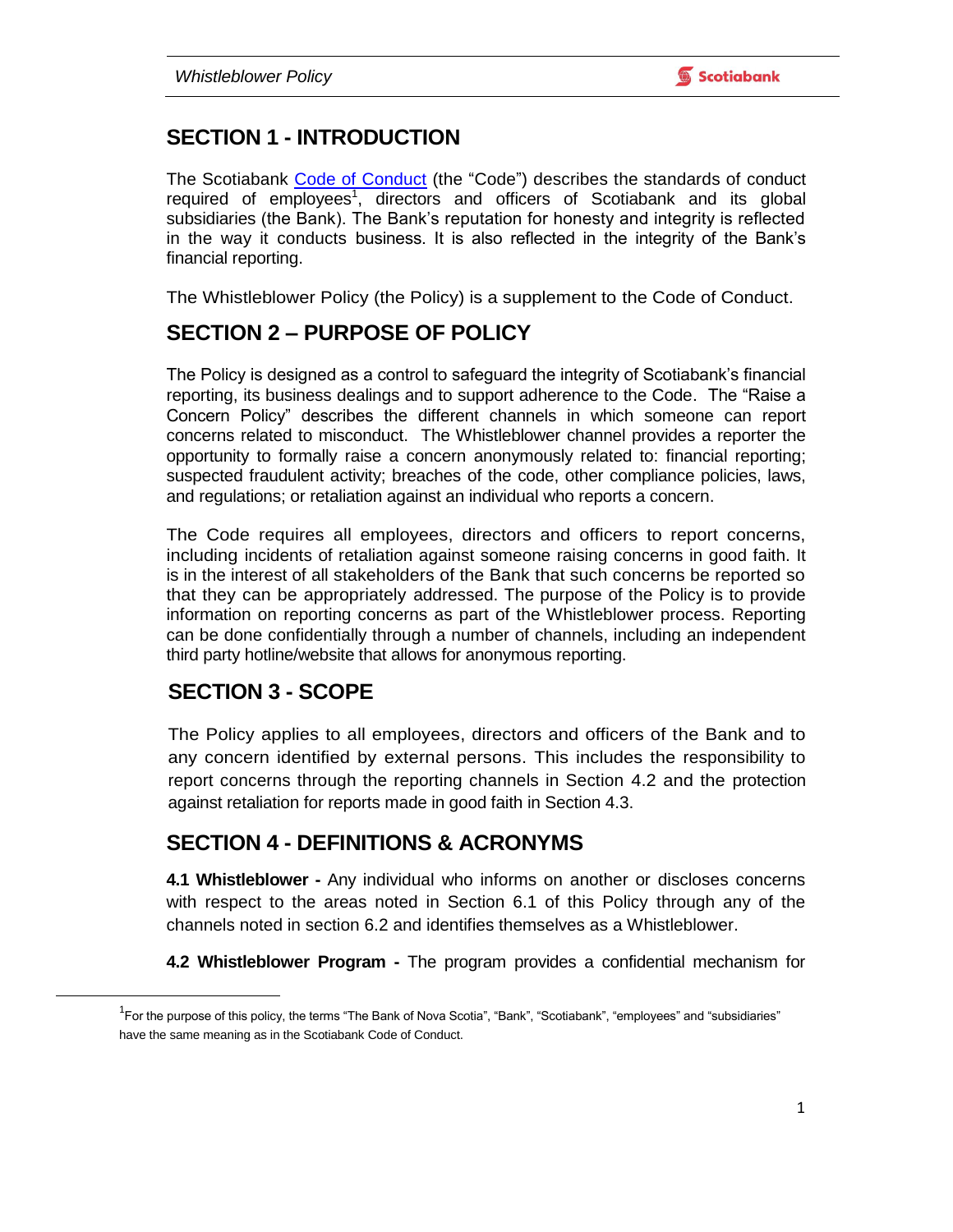individuals to come forward and report suspected misconduct. It receives, tracks, and investigates suspected misconduct to determine whether such reports are substantiated. The program ensures that Bank management takes steps to remediate and determine root causes of the misconduct. Investigations are undertaken on a confidential basis in coordination with key areas across the Bank which are also subject to the confidentiality of the program.

In addition to direct channels noted in Section 6.2 of this policy, a third party web-portal and telephone lines are available to individuals to submit an anonymous or confidential report on allegations of violations of the Code in the four primary areas noted in Section 6 of this policy.

**4.3 Retaliation -** An action of harm to any person for having raised issues or reports concerns in good faith in accordance with the methods described in the Code or in accordance with this Policy.

**4.4 Navex** - Navex is the Bank's third party service provider providing the interface between Whistleblowers and the Bank for telephone and web-portal allegations.

### **SECTION 5 – RELATED POLICIES AND PROCEDURES**

The Policy should be read in conjunction with the following documents:

- Scotiabank Code of Conduct
- Raise a Concern Policy
- Operational Risk Management Policy

### **SECTION 6 - THE POLICY**

#### **6.1 Types of Concerns to be Reported**

All employees, directors and officers of the Bank have a responsibility to report concerns. This Policy deals with reporting concerns related to the following areas:

- •**FINANCIAL REPORTING** examples include: falsification or destruction of business or financial records; misrepresentation or suppression of financial information; non-adherence to internal financial reporting policy/controls, including management over-rides; and auditor independence concerns.
- •**SUSPECTED FRAUDULENT ACTIVITY** examples include: theft; defalcation; insider trading; market manipulation; and corrupt practices including giving or receiving bribes or other improper benefits.
- •**BREACHES OF THE CODE, OTHER COMPLIANCE POLICIES AND LAWS AND REGULATIONS** - examples include: conflicts of interest; illegal, deceptive or anti-competitive sales practices; manipulation of rate or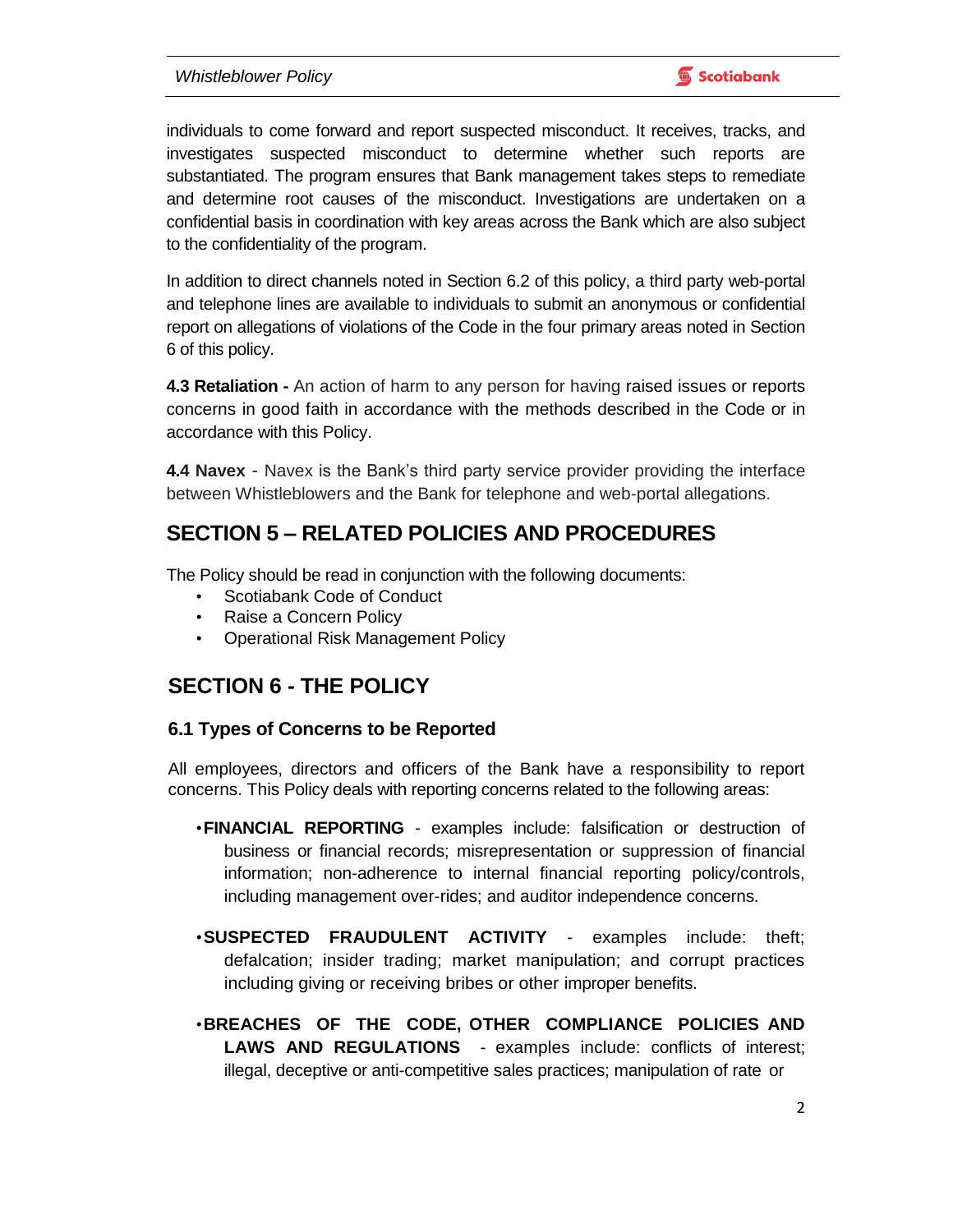price setting, other violations of governing laws and regulations; and nonadherence to internal compliance policies.

•**RETALIATION OR RETRIBUTION AGAINST AN INDIVIDUAL WHO REPORTS A CONCERN** – examples include: statements, conduct or actions involving terminating, disciplining, demoting, suspending, harassing, intimidating, coercing or discriminating against an individual reporting a concern in good faith in accordance with this Policy.

#### **6.2 Reporting Channels**

There are several channels through which all employees, directors and officers may report their concerns under the Policy. Directors, officers and employees should choose the channel that is most appropriate given the nature of their concern.

(i) Third Party Independent Hotline

Scotiabank has established a mechanism for confidential and anonymous submission of concerns through an independent third party, Navex Global (Navex). Navex provides a website [\(https://www.gcs](https://www.gcs-whistleblower.com/)[whistleblower.com\)](https://www.gcs-whistleblower.com/) and hotline that is accessible 24 hours a day, 7 days a week in all countries in which the Bank operates. A list of telephone numbers on a world-wide basis is available at [https://www.gcs-](https://www.gcs-whistleblower.com/clientInfo/2528/Telephone_Access_Information.doc)

[whistleblower.com/clientInfo/2528/Telephone\\_Access\\_Information.doc](https://www.gcs-whistleblower.com/clientInfo/2528/Telephone_Access_Information.doc) Individuals calling the hotline from Canada or the United States can call 1-800-443-0312.

If a report is submitted anonymously, the identity of the individual raising the concern (the Claimant) through the Navex hotline or website (together the Hotline) is not known to the Bank. The Claimant will be provided with a confidential PIN number that will allow for further anonymous communication through the Hotline. The Reporter will receive a response from the Whistleblower Program office within 5 working days of the initial report. The length of the investigation is contingent on the scope, complexity and nature of the concern raised.

Concerns raised through the Hotline are submitted to the Chair of the ACRC and/or the Bank's Chief Auditor to ensure independent review, investigation and disposition.

- (ii) Scotiabank Global Compliance Regulatory compliance concerns, or concerns related to breaches of the Code or other compliance policies, can be escalated directly to the Vice President, Enterprise Programs within Scotiabank Global Compliance or by email to [globalcompliance@scotiabank.com.](mailto:globalcompliance@scotiabank.com)
- (iii) The Office of the President -- Customer Concerns receives concerns from external parties, which may include concerns within the scope of this Policy.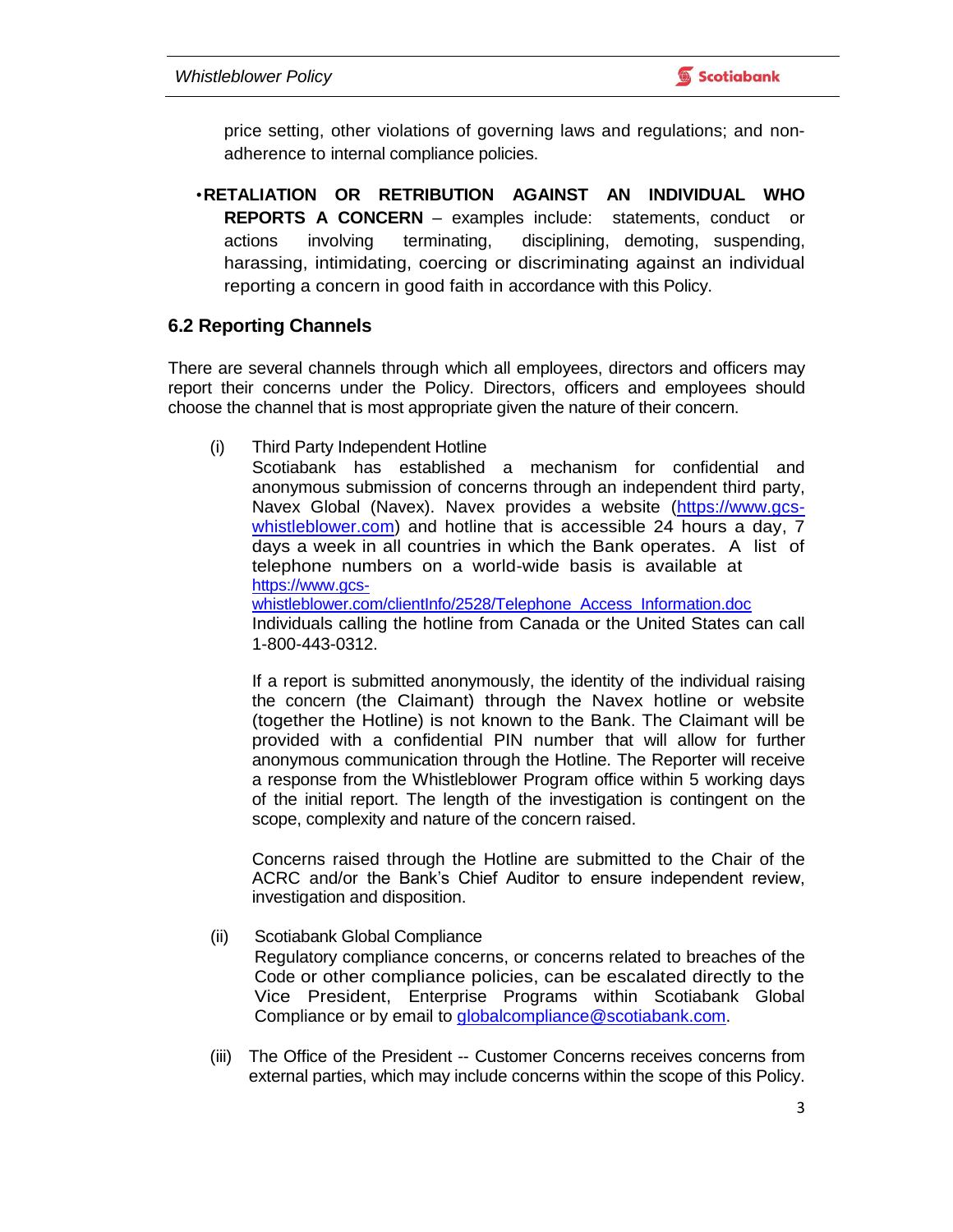Such concerns will be provided to the Chair of the ACRC and/or the Bank's Chief Auditor as appropriate for resolution, depending upon the nature of the concern.

(iv) Directly to the Chief Auditor

Concerns may be raised in writing directly with the Bank's Chief Auditor via email or other correspondence. This may be done on an anonymous basis.

(v) External Reporting Channels

Certain securities commissions and other regulatory bodies may have channels through which all employees, directors and officers may report their concerns. Information on such programs, including how to participate, is publicly available on relevant websites.

The Bank takes all concerns seriously and will investigate all complaints. The third party independent Hotline allows the Reporter to provide additional information required by the investigations on an anonymous basis. Reporters are asked to provide as much information as possible (including who, what, where and when).

#### **6.3 Other Human Resource Matters**

We expect all employees and officers of the Bank to adhere to the Code and make use of the Whistleblower Program to ensure the honesty and integrity of our financial reporting. Matters relating to Principle 5 of the Code (Treat everyone fairly, equitably and professionally), such as discrimination, harassment, and other employment issues such as compensation issues, are best resolved in ways other than through the Whistleblower Program. Employees are encouraged to follow the processes outlined in applicable policies, and if in doubt to contact the Staff Ombudsman to solicit advice as to whether matters are Human Resource matters before raising a Whistleblower concern.

#### **6.4 Investigation**

All Whistleblower concerns received through the hotline are first directed to the Bank's Chief Auditor and his/her respective delegates (together "Primary Recipients"). Upon receipt of a concern, the Primary Recipients will jointly evaluate the severity of the concern to determine whether an internal or external investigation is required.

The Primary Recipients will then assign the investigation accordingly and maintain oversight of the investigation to ensure appropriate and timely resolution.

#### **6.5 Reporting**

- (i) To the ACRC
	- Significant concerns will be raised to the Chair of the ACRC either by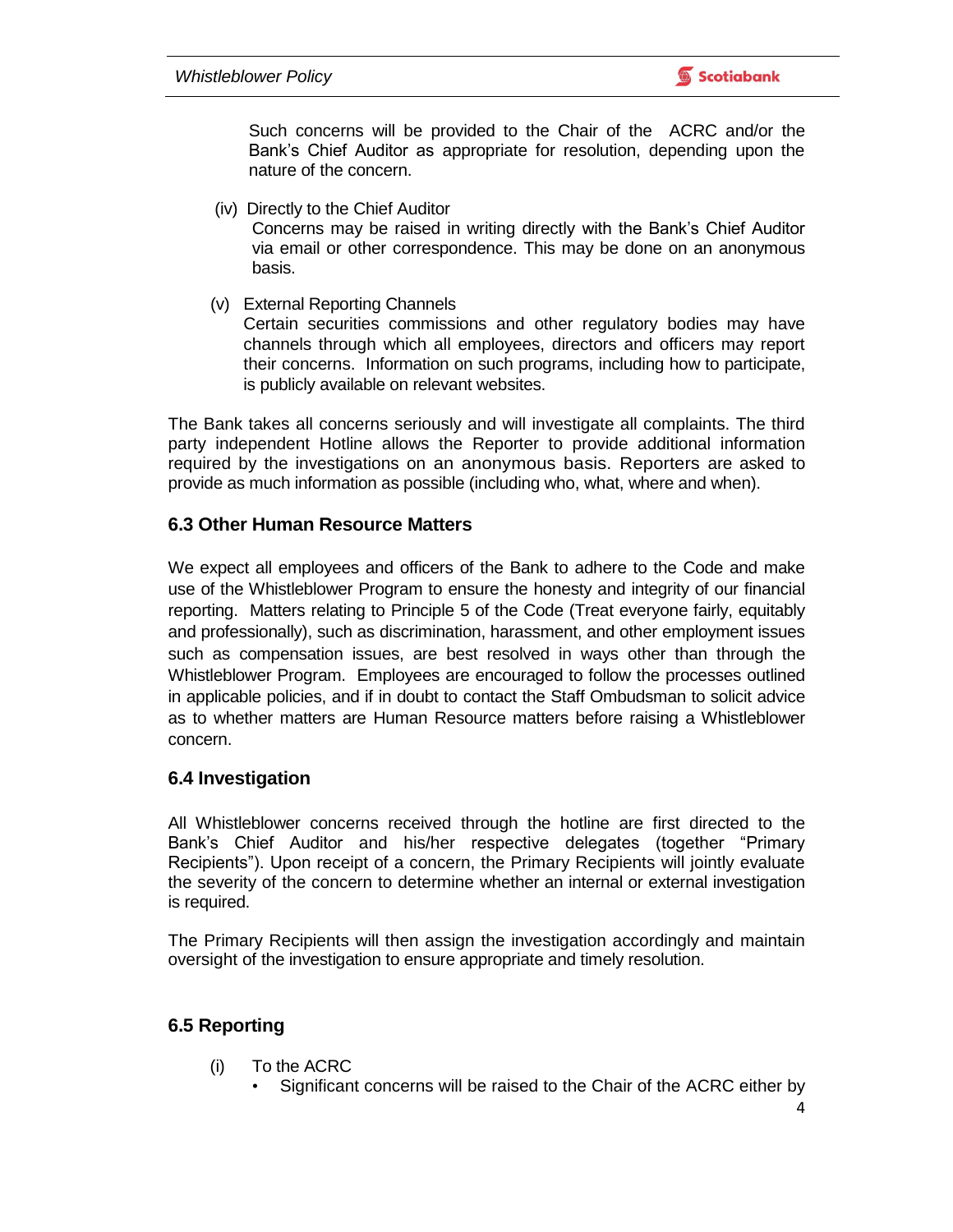the Chief Auditor or directly by Navex.

- The Chief Auditor will report quarterly, or more frequently as required, to the ACRC on the results of investigations of concerns.
- Code violations and regulatory compliance matters of a significant nature will be reported to EVP, Chief Compliance and Regulatory Officer for further escalation as required.
- (ii) To Executive Management
	- The Chief Auditor will report the results of investigations to executive management with responsibility for the area concerned, as appropriate. This will be done in order to advise them of the disposition and/or to ensure appropriate resolution of the concern.
- (iii) To the Claimant
	- The status/resolution of the investigation will be communicated to the Claimant, where possible. If the concern was raised through the Hotline, the Primary Recipients of the concern or a delegate will post the status/resolution on the Hotline, which can be accessed anonymously by the Claimant.

#### **6.6 Protection from Retaliation**

As stated in the Code, the Bank will protect from retaliation any employee, director or officer who raises issues or reports concerns in good faith in accordance with the methods described in the Code or in accordance with this supplemental Policy. Retaliation against any individual who raises a concern, in good faith, is not tolerated.

### **SECTION 7 – THREE LINES OF DEFENCE**

**7.1. First Line of Defence.** The first line of defence is responsible for communicating and reinforcing the Policy. Management will ensure that concerns raised through their internal channels are directed to the Whistleblower channel for investigation and resolution. Management will support the investigation of whistleblower matters when requested to do so and will take appropriate steps to ensure the anonymity of Whistleblowers, the confidentiality of allegations and that no retaliatory action is taken as a consequence of a disclosure. Management will be responsible for executing action plans to remediate or correct any control weaknesses identified, as well as, address employee misconduct in accordance with Bank policy through established channels.

**7.2 Second Line of Defence.** Global Compliance is responsible for the development of the Code of Conduct and all training and awareness of the Code and the Whistleblower Policy on an annual basis. Global Compliance will notify the Audit Department of any allegations that are received through other channels and deemed to fall under the Whistleblower Program.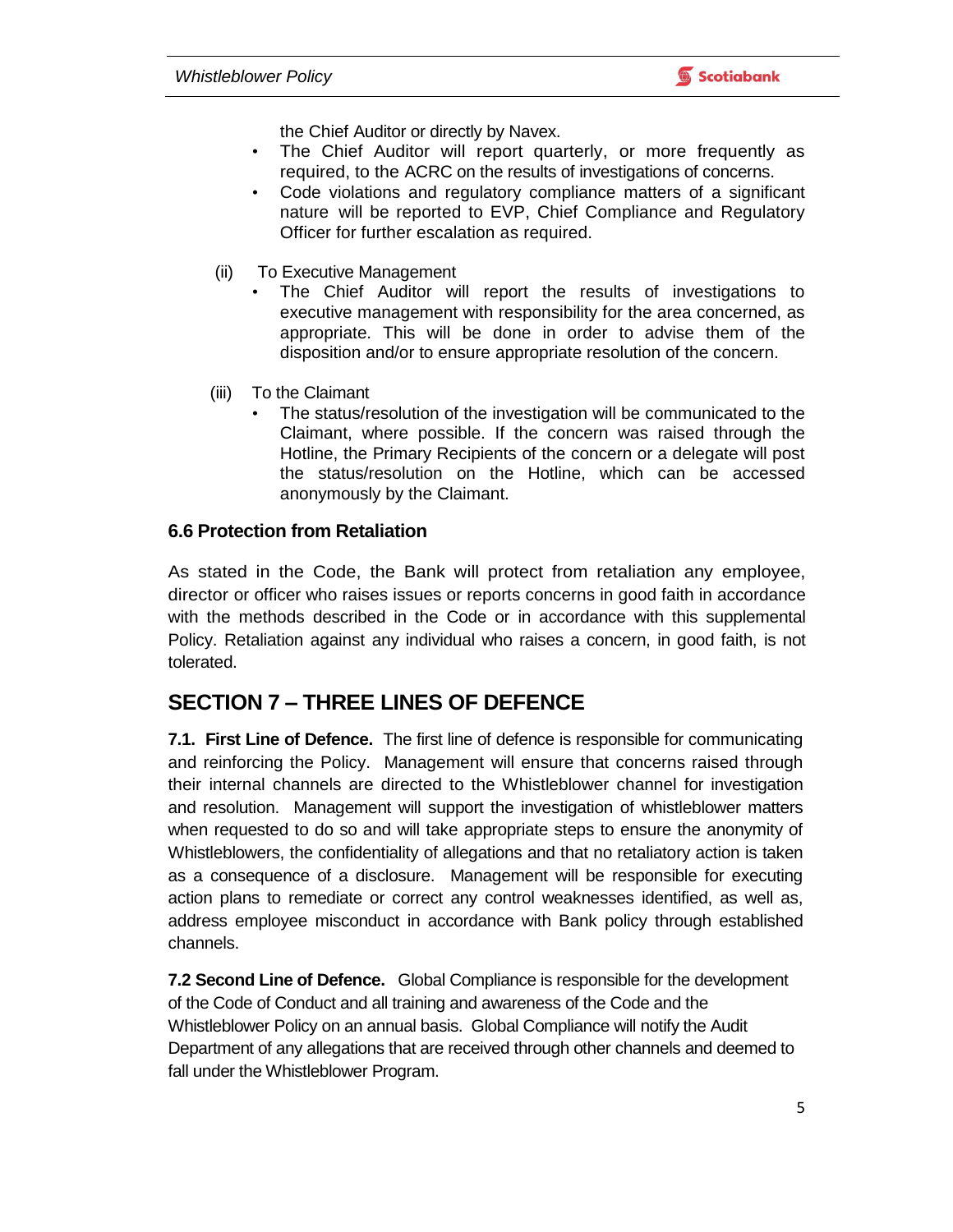**Scotiabank** 

**7.3 Third Line of Defence.** The Whistleblower Program resides within the Third Line of Defence. The Audit Department is accountable to ensure that whistleblower allegations are appropriately investigated and reported to the Audit and Conduct Review Committee of the Bank and Executive Management as appropriate.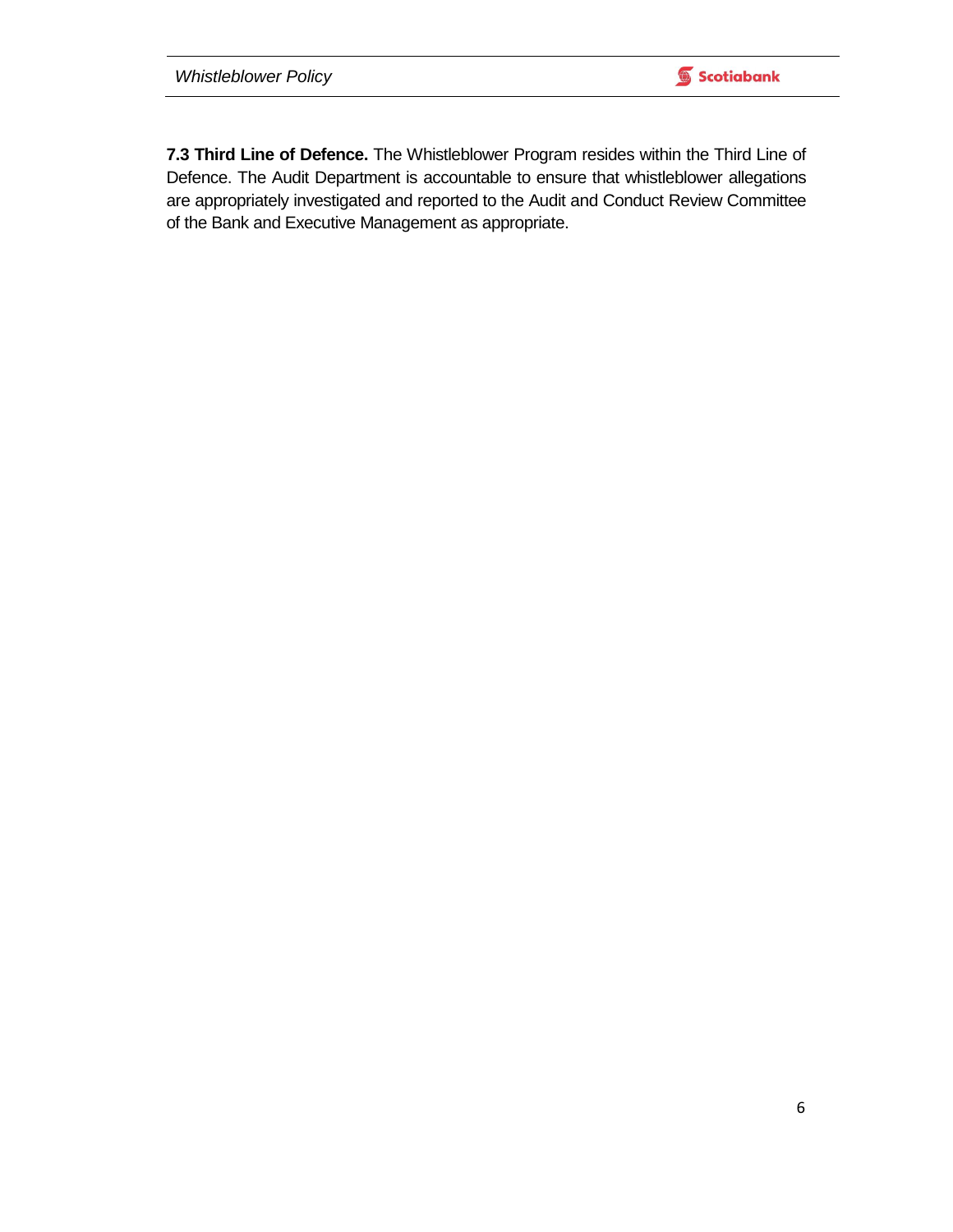### **GOVERNANCE & POLICY APPENDIX**

**1. Policy Development.** The Policy is reviewed and updated annually, and presented to the Board for approval every two years, or more frequently if there is a material change, using the following process:

- Internal Audit, as the Policy owner, reviews regulatory standards, industry best practices and effectiveness of the reporting channels and investigation procedures to determine whether any changes to the Policy are required, and updates the Policy accordingly;
- The updated draft of the Policy is circulated to relevant stakeholders for review as necessary; The updated Policy is presented to the ACRC of the Board and the Board of Directors (collectively, the Board) for review and approval; and
- The approved Policy is distributed to appropriate business units for awareness, including global subsidiaries. Communication of the policy to employees is also conducted through the annual acknowledgement and certification of adherence to the Code.

| <b>Role</b>                                                                                                                     | <b>Responsibility</b>                                                                                                                                                                                                                                                 |  |  |  |
|---------------------------------------------------------------------------------------------------------------------------------|-----------------------------------------------------------------------------------------------------------------------------------------------------------------------------------------------------------------------------------------------------------------------|--|--|--|
| <b>Approval Authority:</b><br><b>Audit and Conduct</b><br><b>Review Committee</b><br>(ACRC) of the Board of<br>Directors of BNS | Reviewing and recommending approval of the<br>$\bullet$<br>Policy to the Board of Directors;<br>Oversight of the Whistleblower Program; and<br>$\bullet$<br>Receiving, investigating and actioning concerns<br>$\bullet$<br>involving Executive Management and Audit. |  |  |  |
| <b>Policy Owner:</b>                                                                                                            | Developing and maintaining the Policy;<br>$\bullet$<br>Managing the Program;<br>$\bullet$                                                                                                                                                                             |  |  |  |
| Chief Internal Audit <sup>2</sup>                                                                                               | Conducting or assigning investigations of concerns,<br>$\bullet$<br>other than those performed under<br>the<br>direct<br>supervision of the ACRC;                                                                                                                     |  |  |  |
| <b>Policy Steward:</b>                                                                                                          | As appropriate, referring<br>raised<br>concerns<br>to                                                                                                                                                                                                                 |  |  |  |

### **2. Roles and Responsibilities**

 $\overline{\phantom{a}}$ 

 $^2$  Throughout this Policy, the Chief Auditor's responsibilities can be carried out by either the Chief Auditor and/or designate under the direction of the Chief Auditor.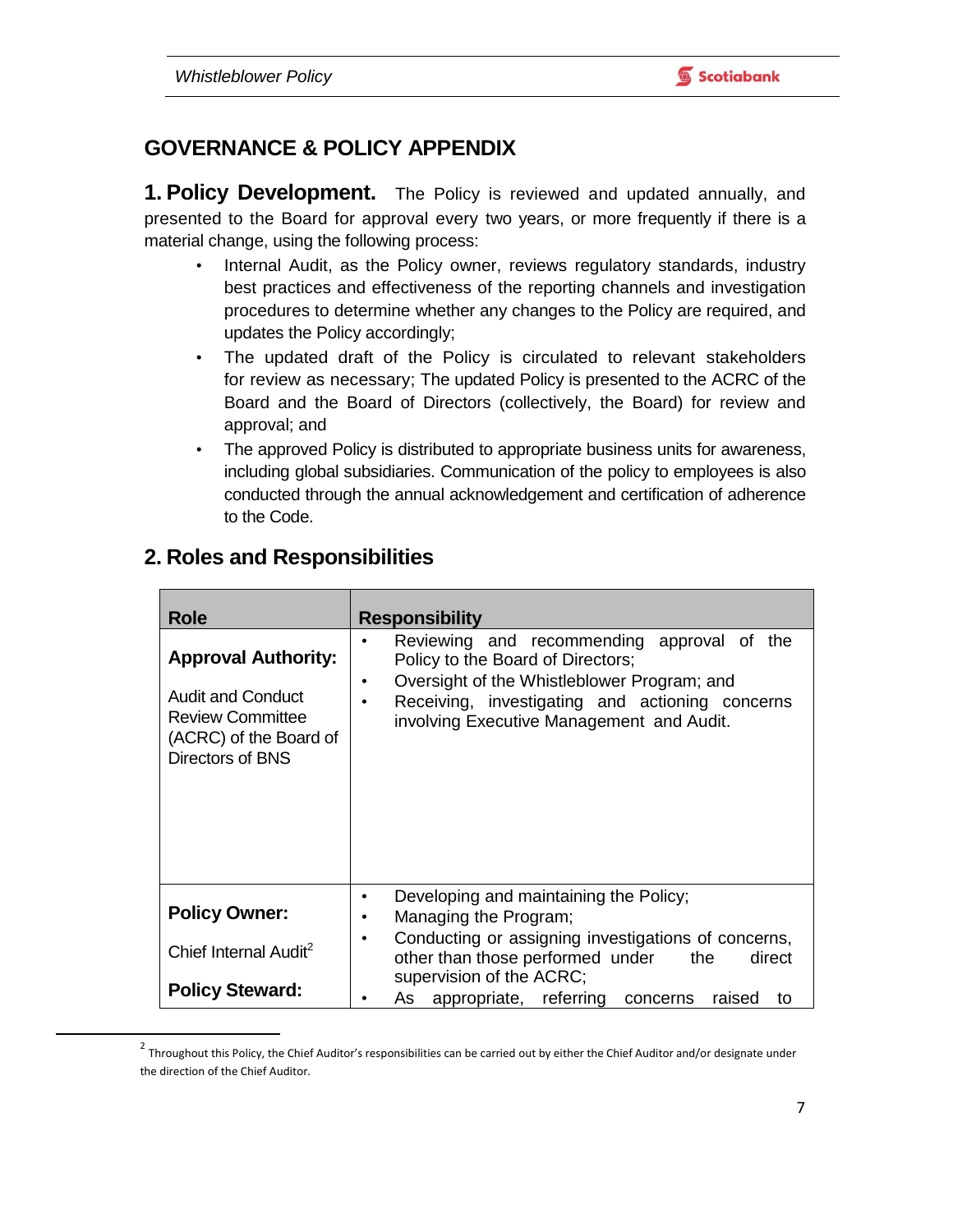

| VP, Audit<br><b>Professional Practice</b>           | Global<br>other departments such as Scotiabank<br>Compliance, Legal, Corporate Security or Global<br>Human Resources for handling;<br>Communicating with employees, directors, and<br>$\bullet$<br>officers who have raised concerns, either directly<br>or through the Hotline;<br>Directs the activities of NAVEX;<br>٠<br>Reporting to the ACRC, Executive Management<br>$\bullet$<br>and/or the external auditors;<br>Consolidating, filing and retaining all records of<br>$\bullet$<br>concerns received, together with the status/results<br>of investigations; and<br>Execute the mandate of the Raise a Concern<br>٠<br>Committee. |
|-----------------------------------------------------|---------------------------------------------------------------------------------------------------------------------------------------------------------------------------------------------------------------------------------------------------------------------------------------------------------------------------------------------------------------------------------------------------------------------------------------------------------------------------------------------------------------------------------------------------------------------------------------------------------------------------------------------|
| <b>Stakeholders:</b>                                |                                                                                                                                                                                                                                                                                                                                                                                                                                                                                                                                                                                                                                             |
| <b>Chief Security Officer</b>                       | Consulting in the development and maintenance of<br>$\bullet$<br>the Policy; and<br>Conducting or assisting in the investigation of<br>$\bullet$<br>concerns, other than those performed by other<br>participating departments.                                                                                                                                                                                                                                                                                                                                                                                                             |
| <b>Global Compliance</b>                            | Consulting in the development and maintenance of<br>$\bullet$<br>the Policy;<br>Together with Global Human<br>Resources,<br>$\bullet$<br>communicating the Code of Conduct, to which this<br>Policy is a supplement;<br>Coordinating the annual certification of adherence to<br>$\bullet$<br>the Code of Conduct, including this Policy;<br>Conducting or assisting in the investigation of<br>$\bullet$<br>regulatory compliance concerns; and<br>Providing interpretation of the Code and the<br>associated policies.                                                                                                                    |
| Global Human<br><b>Resources</b>                    | Consulting in the development and maintenance of<br>the Policy;<br>Together with Scotiabank Global Compliance,<br>$\bullet$<br>communicating the Code of Conduct, to which this<br>Policy is a supplement; and<br>Conducting or assisting in the investigation of<br>٠<br>human resources concerns and reporting results to<br>the Chief Auditor.                                                                                                                                                                                                                                                                                           |
| <b>Business Unit and</b><br>Executive<br>Management | Communicating and reinforcing the Policy; and<br>$\bullet$<br>Directing concerns received to the appropriate<br>$\bullet$<br>department for investigation and resolution including,<br>if warranted, the Chief Auditor.                                                                                                                                                                                                                                                                                                                                                                                                                     |
| All Employees,                                      | Acting with integrity and honesty in all financial<br>$\bullet$<br>reporting and other duties; and                                                                                                                                                                                                                                                                                                                                                                                                                                                                                                                                          |